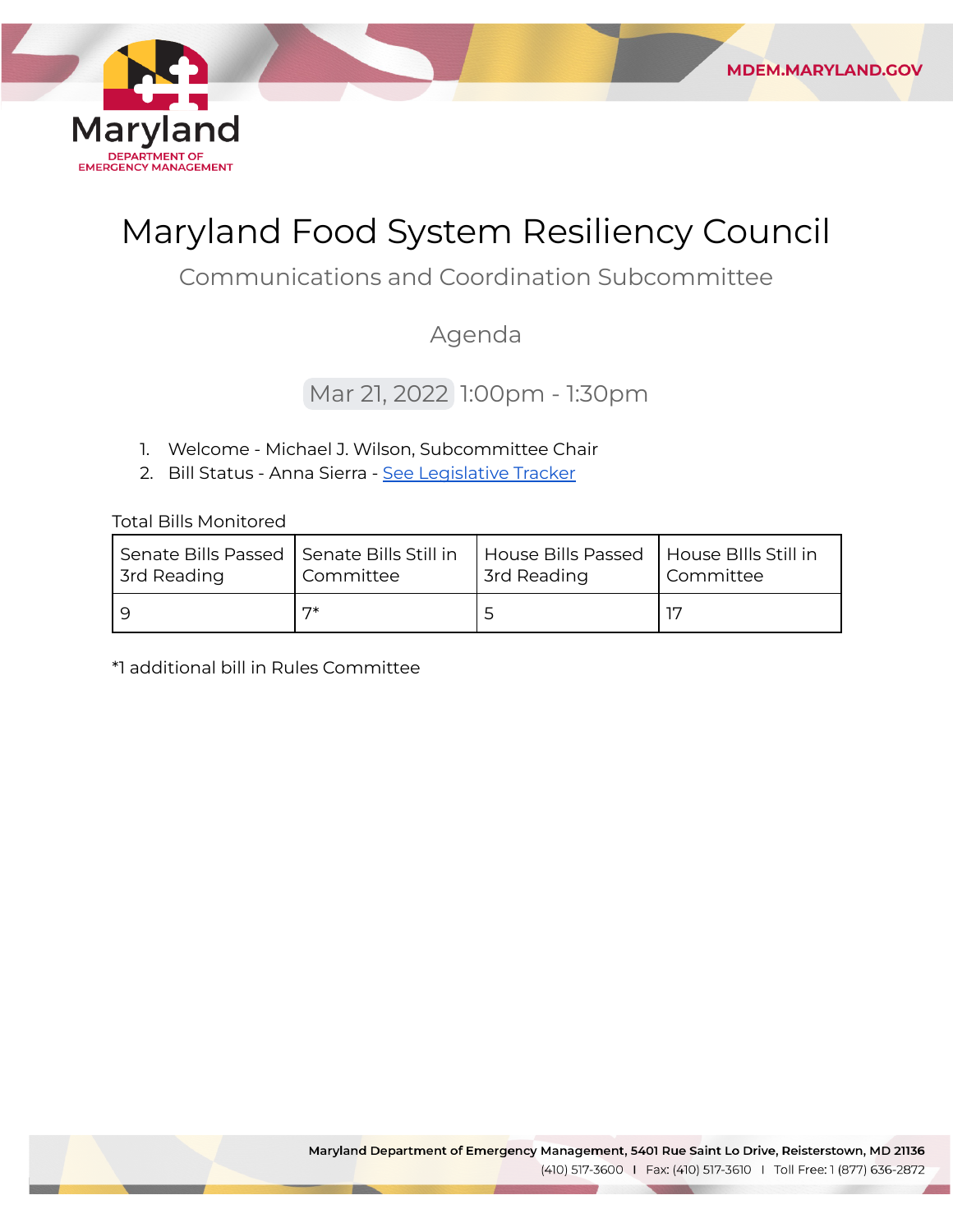

#### 3. Hearing Schedule Week of 3/21 - 3/25

| Bill#<br>(Crossfile)                      | <b>Title</b> | Sponsor(s) | <b>Hearing Schedule</b> | <b>Notes</b> |
|-------------------------------------------|--------------|------------|-------------------------|--------------|
| <b>Support/Monitor/Oppose/No Position</b> |              |            |                         |              |
|                                           |              |            |                         |              |

4. Full Legislative Tracking List - 2022 Session

## **NO POSITION**

| Bill/<br><b>Chapter</b><br>(Cross/<br><b>Chapter)</b> | <b>Title</b>                                                  | <b>Sponsor</b>                                                                                                                         | <b>Committees &amp;</b><br><b>Hearings</b>                                         | <b>Notes</b> |
|-------------------------------------------------------|---------------------------------------------------------------|----------------------------------------------------------------------------------------------------------------------------------------|------------------------------------------------------------------------------------|--------------|
| SB0393<br>(HBO414)                                    | Economic Development -<br>Project Restore Program and<br>Fund | Senators Bailey,<br>Carozza, Cassilly,<br>Corderman,<br>Eckardt, Edwards,<br>Elfreth, Gallion,<br>Hershey, Hester,<br>Hough, Jennings, | Senate<br>Education, Health, &<br><b>Environmental Affairs</b><br>$-2/22$<br>House |              |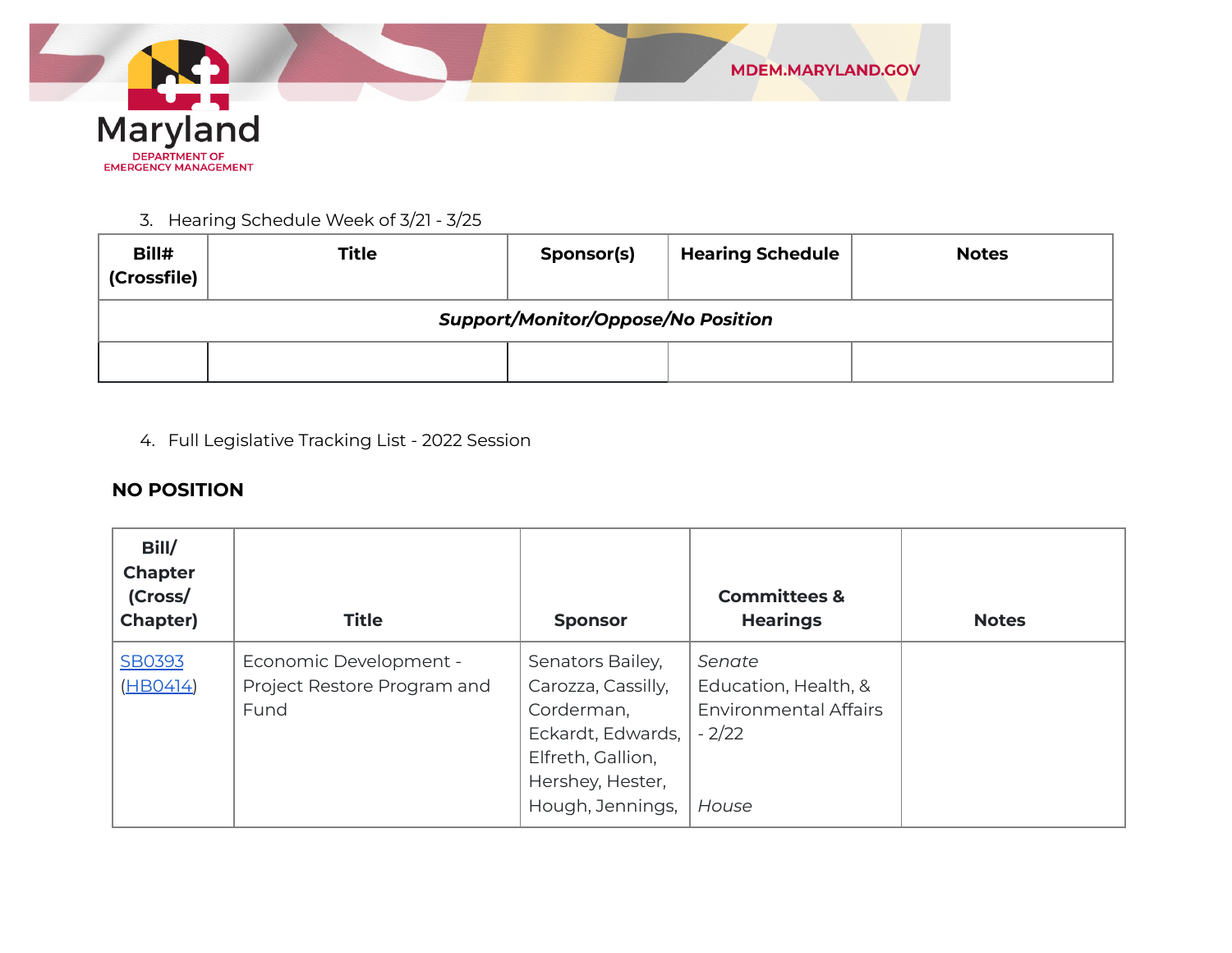

|  | Ready, Salling,<br>Simonaire, and | Ways & Means - 2/23 |  |
|--|-----------------------------------|---------------------|--|
|  | West                              |                     |  |
|  |                                   |                     |  |
|  | Delegates                         |                     |  |
|  | Anderton,                         |                     |  |
|  | Boteler, Buckel,                  |                     |  |
|  | Chisholm, Griffith,               |                     |  |
|  | Hartman,                          |                     |  |
|  | Hornberger,                       |                     |  |
|  | Howard, Jacobs,                   |                     |  |
|  | Kipke, Krebs,                     |                     |  |
|  | Long, McComas,                    |                     |  |
|  | McKay, Metzgar,                   |                     |  |
|  | Morgan, Munoz,                    |                     |  |
|  | Novotny, Otto,                    |                     |  |
|  | Reilly, Saab,                     |                     |  |
|  | Szeliga, Thiam,                   |                     |  |
|  | and Wivell                        |                     |  |
|  |                                   |                     |  |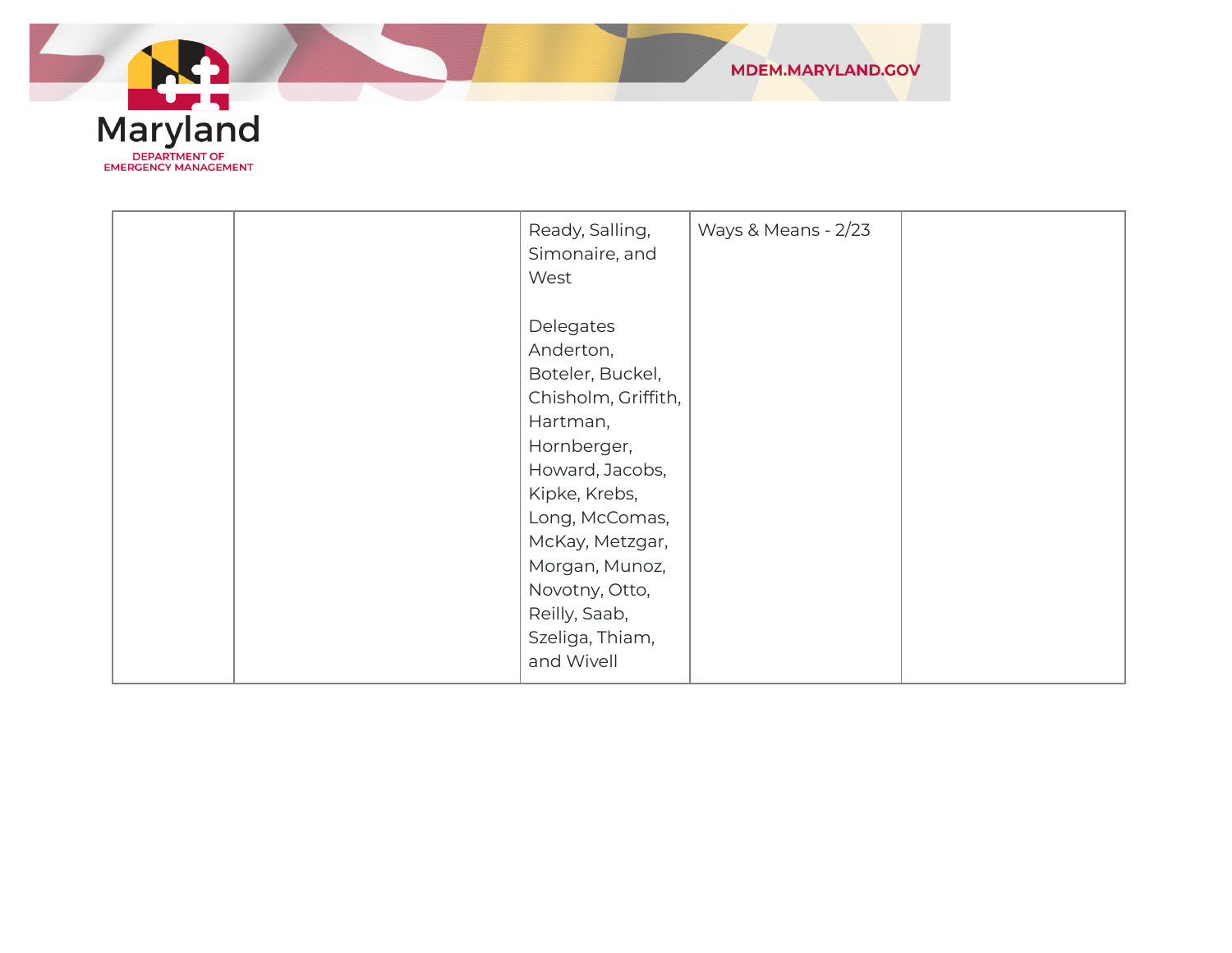

#### **SUPPORT**

| Bill/<br><b>Chapter</b><br>(Cross/<br><b>Chapter)</b> | <b>Title</b>                                                                                                                                                                                                       | <b>Sponsor</b>                                   | <b>Committees &amp;</b><br><b>Hearings</b>                                                                                                                                                   | <b>Notes</b>                                                                    |
|-------------------------------------------------------|--------------------------------------------------------------------------------------------------------------------------------------------------------------------------------------------------------------------|--------------------------------------------------|----------------------------------------------------------------------------------------------------------------------------------------------------------------------------------------------|---------------------------------------------------------------------------------|
| <b>HB0147</b><br>(SBO121)                             | Maryland Farms and Families<br>Fund, Maryland Food and<br><b>Agricultural Resiliency</b><br>Mechanism Grant Program,<br>and Maryland Farm-to-School<br>Meal Grant Pilot Program -<br>Alterations and Establishment | Delegate<br>Charkoudian<br><b>Senator Hester</b> | House<br><b>Environment and</b><br>Transportation<br>1/19/2022 - 1:00 PM<br><b>Ways and Means</b><br>Senate<br>Education, Health, and<br><b>Environmental Affairs</b><br>1/25/2022 - 1:30 PM | Heather testified on<br><b>HB147</b><br>Michael J. testified on<br><b>SB121</b> |
| <b>HB0150</b><br>(SBO124)                             | Public Schools - Grant Program<br>to Reduce and Compost<br>School Waste                                                                                                                                            | Delegate<br>Charkoudian<br>Senator<br>Hettleman  | House<br><b>Ways and Means</b><br>1/27/2022 - 1:00 PM<br>Senate<br>Education, Health, and<br><b>Environmental Affairs</b><br>1/19/2022 - 1:00 PM                                             | Heather submitted<br>written testimony on<br>1/25 for the House<br>hearing.     |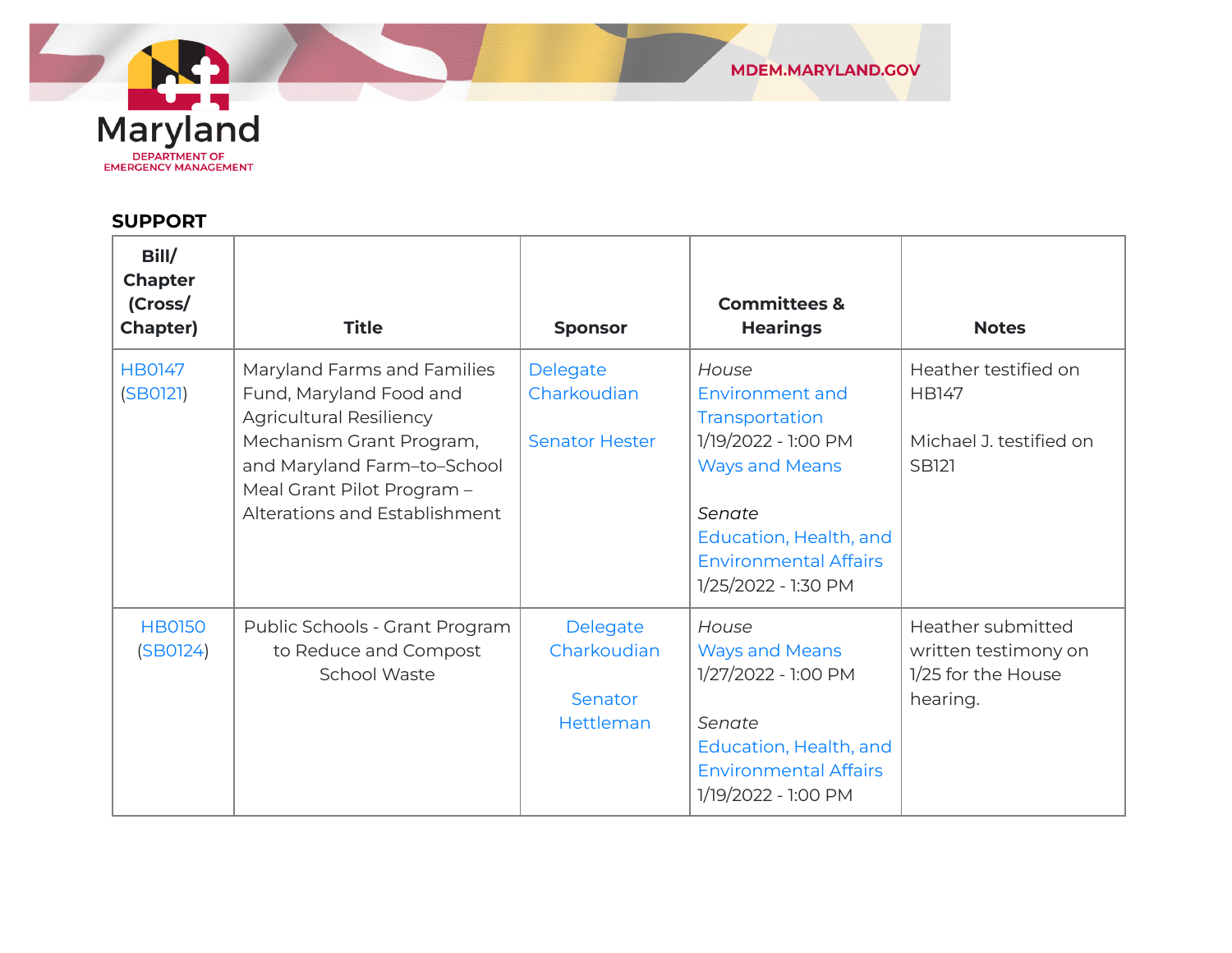

| SB0263<br>(HBO661)        | Health - Food Service Facilities<br>- Beverage Options With<br><b>Children's Meals</b> | <b>Senator Beidle</b><br>Delegates<br>Fennell and D.<br><b>Barnes</b> | Senate<br>Finance<br>2/03/2022 - 1:00 PM<br>House<br><b>Economic Matters</b><br>2/16/2022 - 1:00 PM                                                          | Testimony submitted<br>for Senate and House.                                                                            |
|---------------------------|----------------------------------------------------------------------------------------|-----------------------------------------------------------------------|--------------------------------------------------------------------------------------------------------------------------------------------------------------|-------------------------------------------------------------------------------------------------------------------------|
| <b>HB0178</b>             | Public Health - Cottage Food<br><b>Businesses - Annual Revenues</b>                    | Delegate Chang                                                        | <b>Health and</b><br>Government<br><b>Operations</b><br>1/19/2022 - 2:50 PM                                                                                  | Dr. Lansing has<br>volunteered to develop<br>testimony for review in<br>case the bill successfully<br>passes the House. |
| <b>HB0184</b><br>(SBO229) | Environment - On-Farm<br><b>Composting Facilities - Permit</b><br>Exemption            | <b>Delegate Shetty</b><br><b>Senator Gallion</b>                      | House<br>Environment and<br>Transportation<br>2/02/2022 - 1:00 PM<br>Senate<br>Education, Health, and<br><b>Environmental Affairs</b><br>1/25/2022 - 1:30 PM | Testimony submitted<br>for the House.                                                                                   |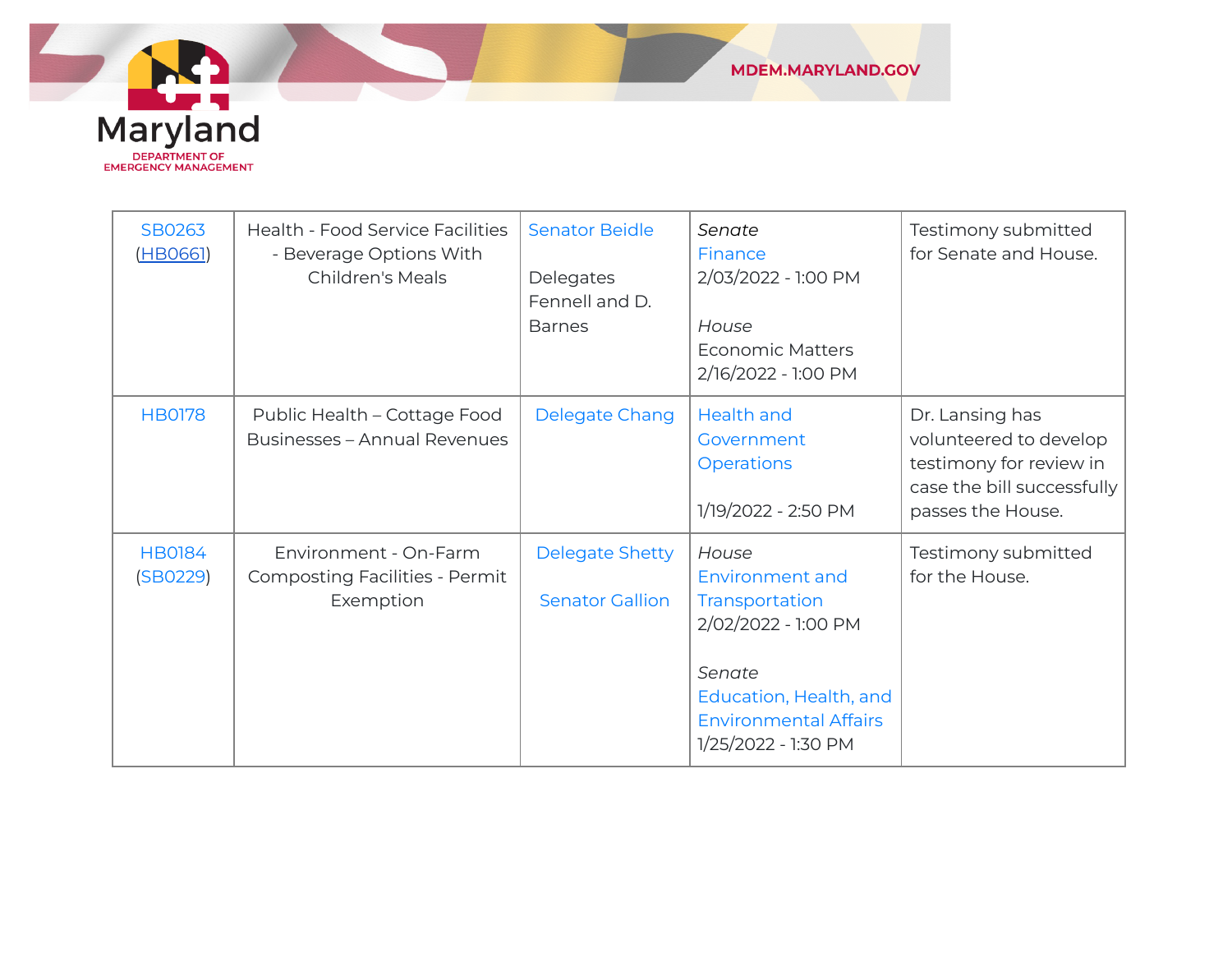

| <b>HB0456</b>             | <b>Supplemental Nutrition</b><br>Assistance Program - State<br>Supplement                                      | Delegate<br>Valentino-Smith                                                 | Appropriations<br>2/08/2022 - 1:00 PM                                                                                                                             | Subcommittee will draft<br>testimony for Senate<br>hearing, if applicable. |
|---------------------------|----------------------------------------------------------------------------------------------------------------|-----------------------------------------------------------------------------|-------------------------------------------------------------------------------------------------------------------------------------------------------------------|----------------------------------------------------------------------------|
| <b>SB0630</b><br>(HB0706) | Maryland Department of<br><b>Emergency Management -</b><br>Office of Resilience                                | Senator Hester et<br>al.<br><b>Delegates</b><br>Sample-Hughes<br>and Watson | House<br>Environment and<br>Transportation<br>2/18/2022 - 11:00 AM<br>Senate<br>Education, Health, and<br><b>Environmental Affairs</b><br>2/24/2022 - 1:00PM      | Support with language<br>drawing attention to<br>the role of the FSRC      |
| <b>HB0855</b><br>(SBO942) | Agriculture - Urban Agriculture<br>Water and Power<br>Infrastructure Grant Program<br>and Fund - Establishment | Delegate Boyce<br>Senators Griffith<br>and Hayes                            | House<br><b>Environment and</b><br>Transportation<br>2/25/2022 - 11:00 AM<br>Senate<br>Education, Health, and<br><b>Environmental Affairs</b><br>3/15/22 at 13:00 | Steve will write<br>testimony                                              |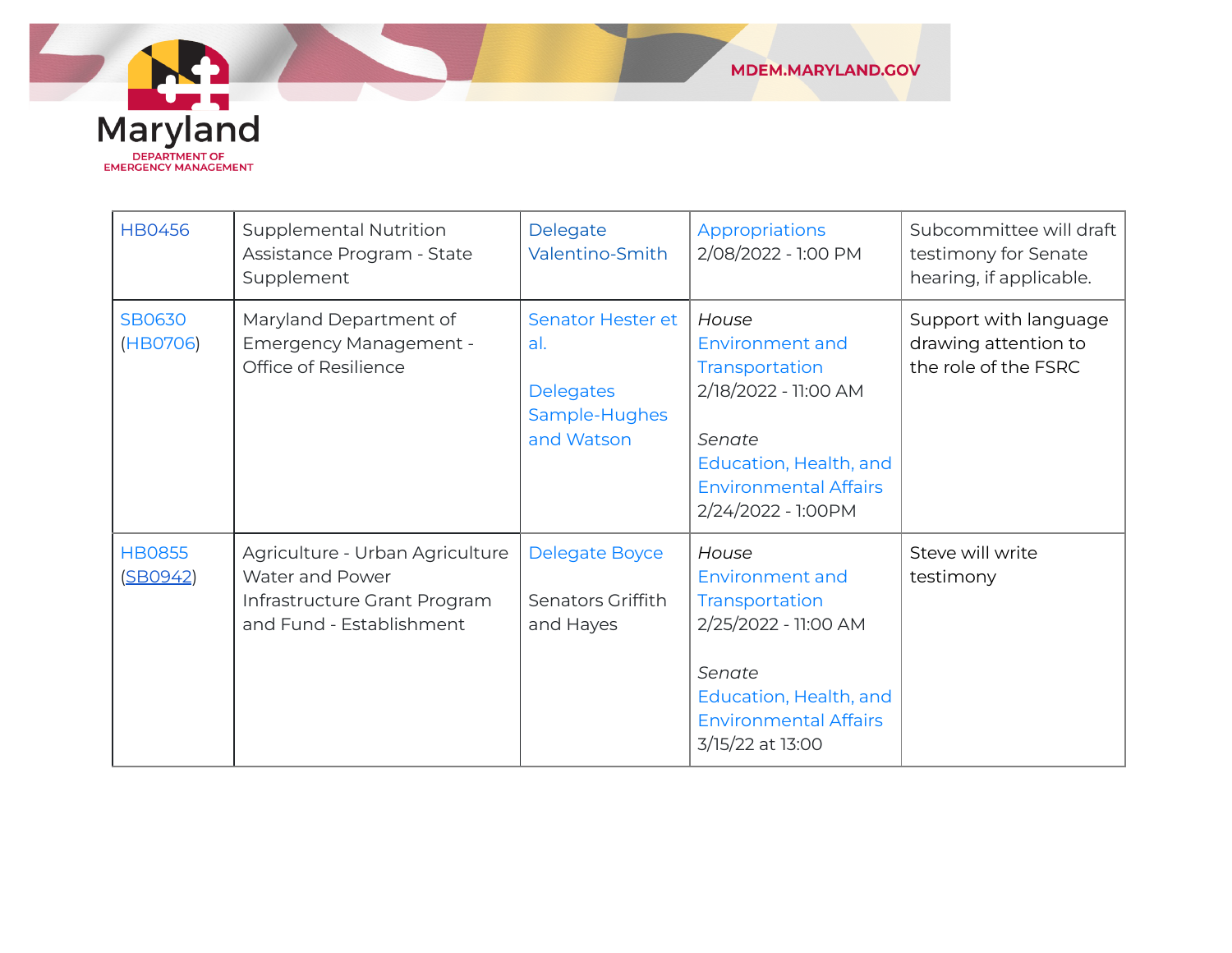

| <b>HB0857</b><br>(SB0971) | Education - Concentration of<br>Poverty School Grant Program<br>- School Lunch        | Delegate Reznik       | <b>Ways and Means</b><br>3/3, 13:00<br>Senate<br>Education, Health, and<br><b>Environmental Affairs</b><br>3/15/22 at 13:00             | Michael J. will write<br>testimony                      |
|---------------------------|---------------------------------------------------------------------------------------|-----------------------|-----------------------------------------------------------------------------------------------------------------------------------------|---------------------------------------------------------|
| <b>HB1027</b><br>(SB0921) | Food Supplement Benefits -<br>Students - Eligibility (SNAP for<br>Students)           | Delegate<br>Solomon   | Appropriations<br>3/10/22 - 1:00 PM                                                                                                     |                                                         |
| <b>SB0437</b><br>(HB0540) | Agriculture - University of<br>Maryland Extension - Urban<br><b>Farmer Assistance</b> | <b>Senator McCray</b> | Senate<br>Education, Health, and<br><b>Environmental Affairs</b><br>3/9/22 at 1:00pm<br>House<br>Appropriations<br>2/22/22 at 1:00 p.m. | Dr. Lansing is writing<br>testimony.                    |
| <b>HB1352</b>             | <b>Health and Wellness</b><br>Standards - Correctional<br><b>Facilities</b>           | Delegate Hill         | <b>Health and</b><br>Government<br><b>Operations</b>                                                                                    | Chloe W. drafted and<br>Heather submitted<br>testimony. |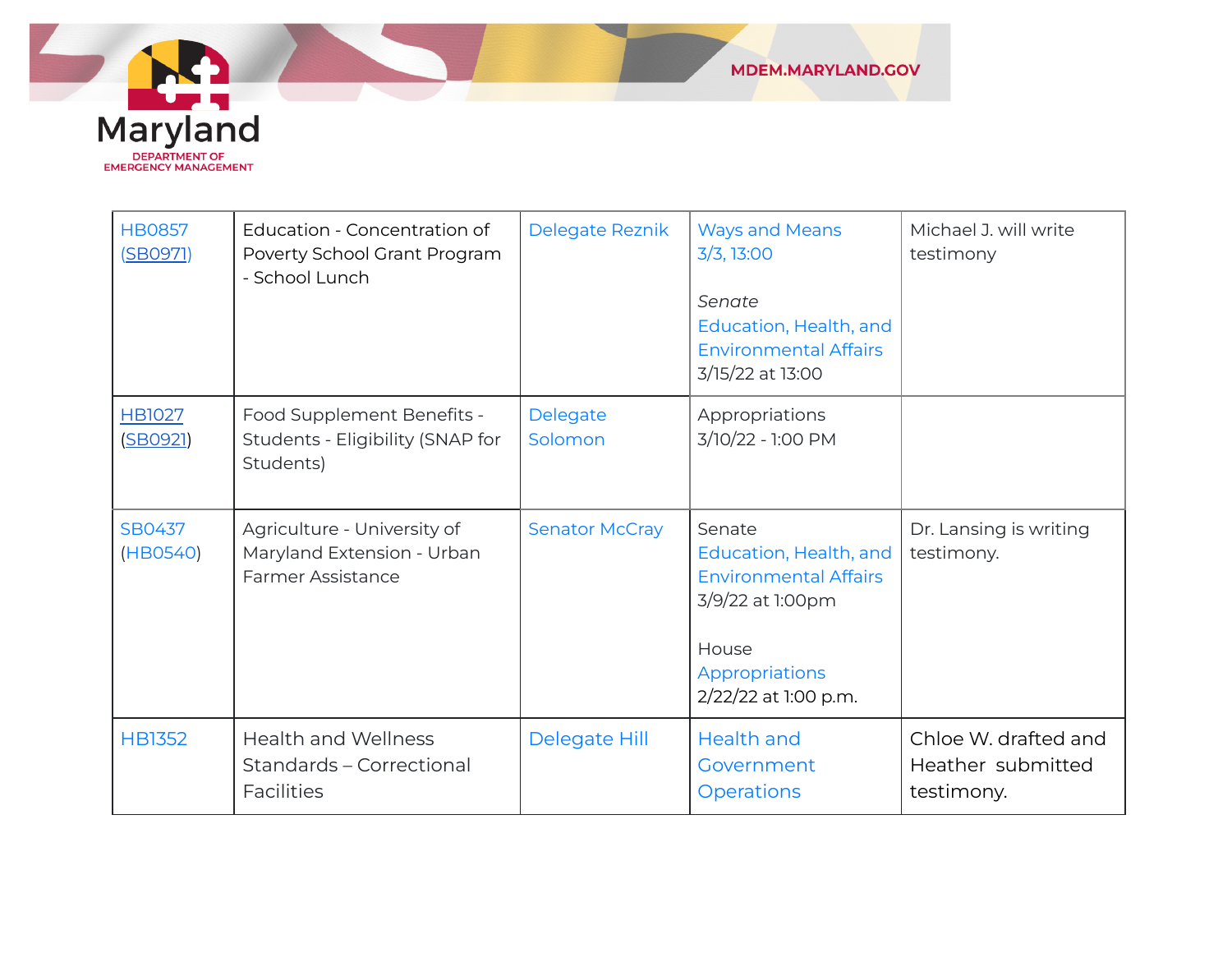

|  | 3/09/2022 - 1:30 PM              |  |
|--|----------------------------------|--|
|  | Judiciary<br>No hearing date yet |  |

#### **SUPPORT WITH AMENDMENTS**

| Bill/<br><b>Chapter</b><br>(Cross/<br><b>Chapter)</b> | <b>Title</b>                                                                                                        | <b>Sponsor</b>          | <b>Committees &amp;</b><br><b>Hearings</b>                                    | <b>Notes</b>                                                                                             |
|-------------------------------------------------------|---------------------------------------------------------------------------------------------------------------------|-------------------------|-------------------------------------------------------------------------------|----------------------------------------------------------------------------------------------------------|
| <b>SB0039</b>                                         | Task Force to Study the<br>Feasibility of Returning to State<br>Meat Processing Inspection<br>(Farms Buy Local Act) | <b>Senator Cassilly</b> | Education, Health, and<br><b>Environmental Affairs</b><br>1/25/2022 - 1:30 PM | E&P strongly supports<br>this bill. Some<br>amendments were<br>discussed during the<br>1/25 C&C meeting. |

#### **OPPOSE**

None identified for opposition at this time.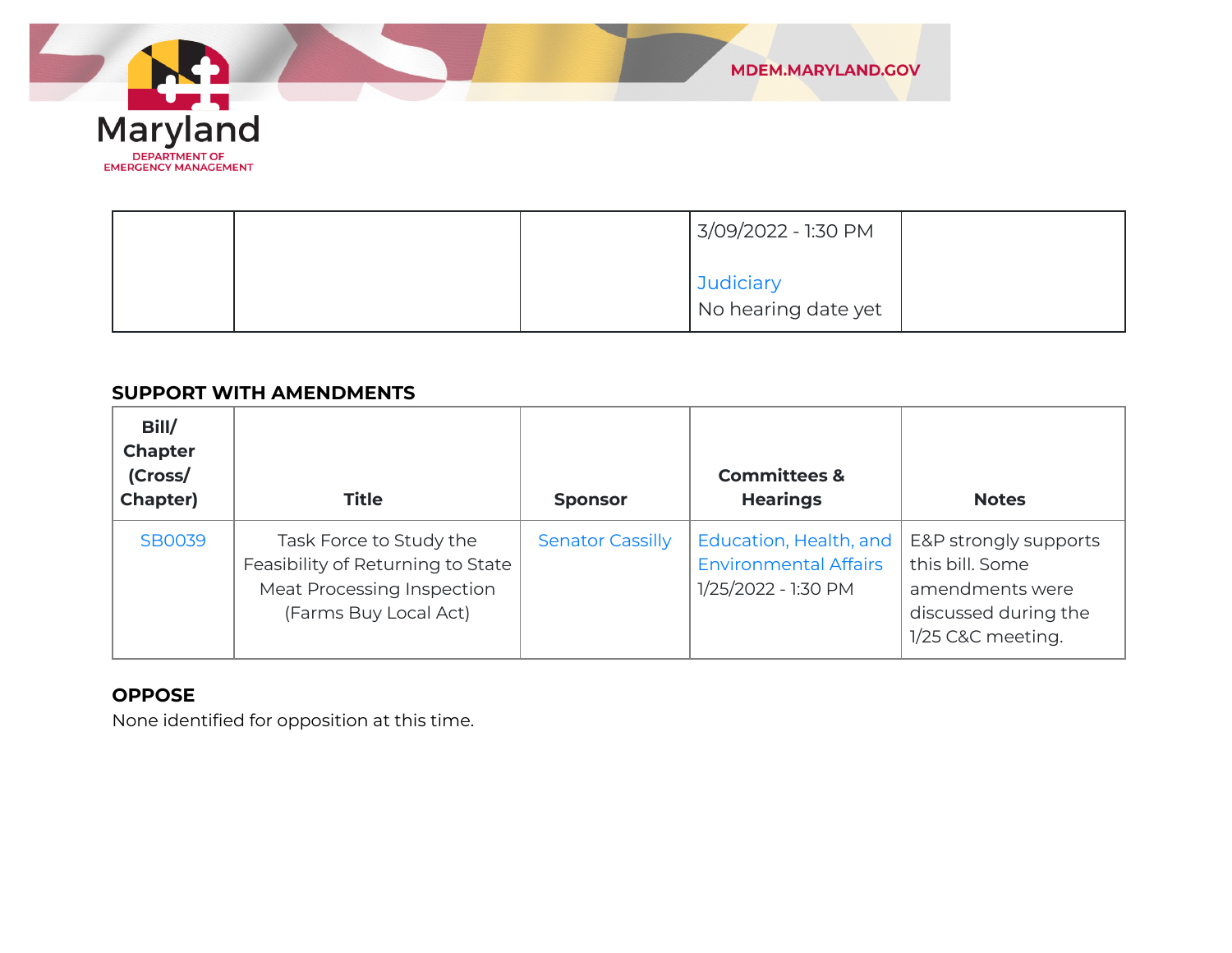

## **MONITOR**

| <b>Bill/Cha</b><br>pter<br>(Cross/<br><b>Chapter)</b> | <b>Title</b>                                                                 | <b>Sponsor</b>                                | <b>Org Committees &amp;</b><br><b>Hearings</b>                                                                                          | <b>Notes</b> |
|-------------------------------------------------------|------------------------------------------------------------------------------|-----------------------------------------------|-----------------------------------------------------------------------------------------------------------------------------------------|--------------|
| <b>HB0100</b><br>(SBOO14)                             | Sustainable Maryland Program<br>Fund - Establishment                         | Delegate<br>Solomon<br><b>Senator Elfreth</b> | House<br>Appropriations<br>1/25/2022 - 1:00 PM<br>Senate<br>Education, Health, and<br><b>Environmental Affairs</b><br>2/9/2022 - 1:00pm |              |
| <b>HB0156</b>                                         | Local Governments - Urban<br>Agricultural Incentive Zones -<br>Authorization | Delegate Queen                                | <b>Environment and</b><br>Transportation<br>1/19/2022 - 1:00 PM                                                                         |              |
| <b>HB0179</b>                                         | Counties and State Legislative<br>Districts - Food Environment<br>Reports    | Delegate<br>Amprey                            | <b>Environment and</b><br>Transportation<br>1/25/2022 - 1:00 PM                                                                         |              |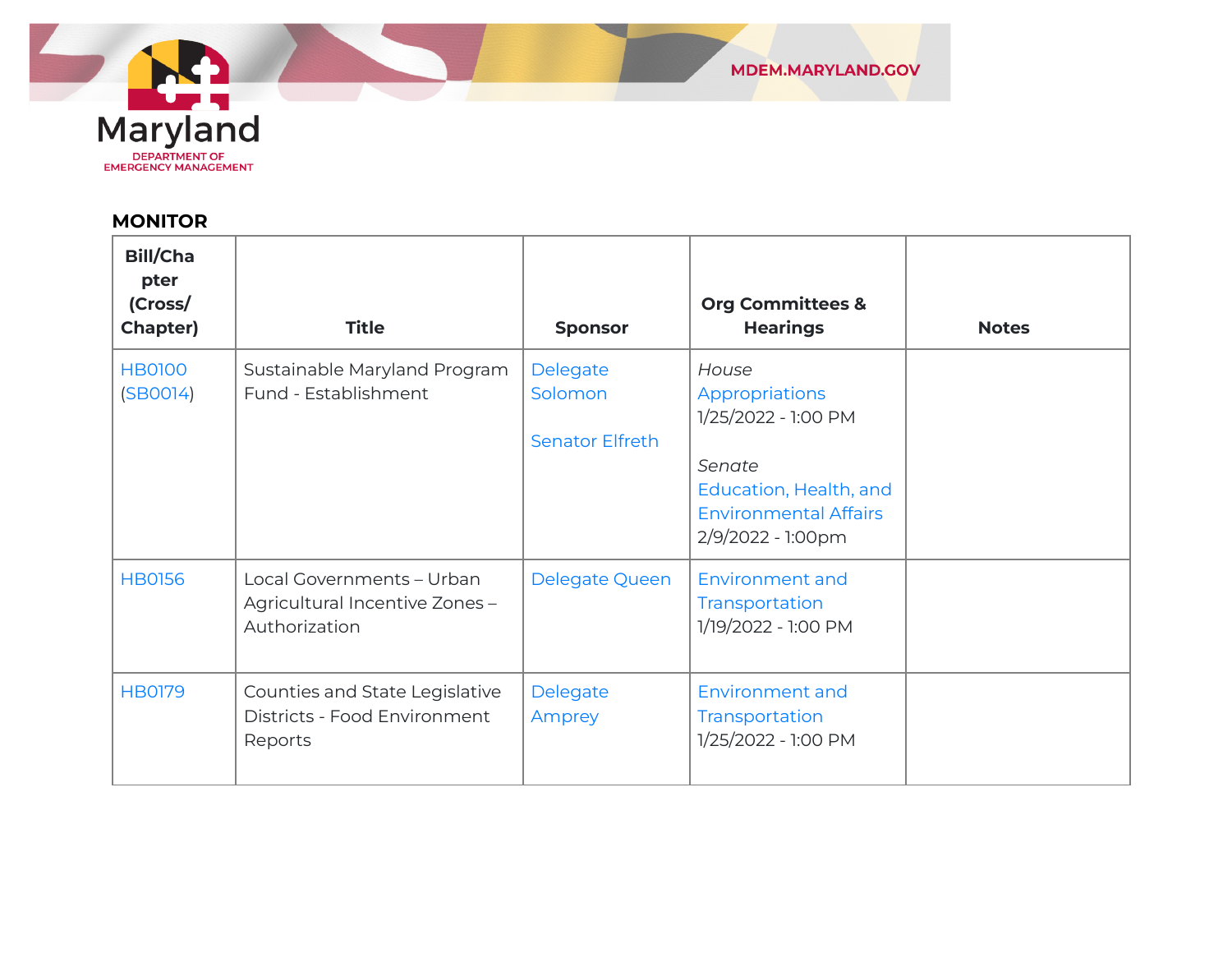

| <b>SB0378</b><br>(HBO646) | Tri-County Council for Southern<br>Maryland - Funding for<br>Southern Maryland Agricultural<br>Development Commission | <b>Senator Jackson</b><br>Delegates<br>Proctor and R.<br><b>Jones</b> | <b>Budget and Taxation</b><br>2/9/22 - 1:00 PM<br><b>Environment and</b><br>Transportation<br>3/11/22 - 1:00 PM                                               | Monitor<br>Steve McHenry shared<br>a flier from SMADC<br>which was distributed<br>to the group. |
|---------------------------|-----------------------------------------------------------------------------------------------------------------------|-----------------------------------------------------------------------|---------------------------------------------------------------------------------------------------------------------------------------------------------------|-------------------------------------------------------------------------------------------------|
| <b>HB0680</b>             | <b>Baltimore County - Property</b><br>Tax Credit - Supermarkets.                                                      | Delegate Brooks,<br>et al                                             | <b>Ways and Means</b><br>2/15/2022 - 1:00pm                                                                                                                   |                                                                                                 |
| SB0362                    | Primary and Secondary<br>Education - Virtual Schools -<br>Revisions                                                   | <b>Senator Pinsky</b>                                                 | Education, Health, and<br><b>Environmental Affairs</b><br>2/16/2022 - 1:00 PM                                                                                 | More info needed                                                                                |
| <b>SB0552</b><br>(HB0695) | Environment - Climate Crisis<br>Plan - Requirement (Better<br>Together to Save Our Weather<br>Act of 2022)            | <b>Senator Kramer</b><br>Delegate<br>Fraser-Hidalgo                   | House<br>Environment and<br>Transportation<br>2/18/2022 - 11:00 AM<br>Senate<br>Education, Health, and<br><b>Environmental Affairs</b><br>2/24/2022 - 1:00 PM | Monitor                                                                                         |